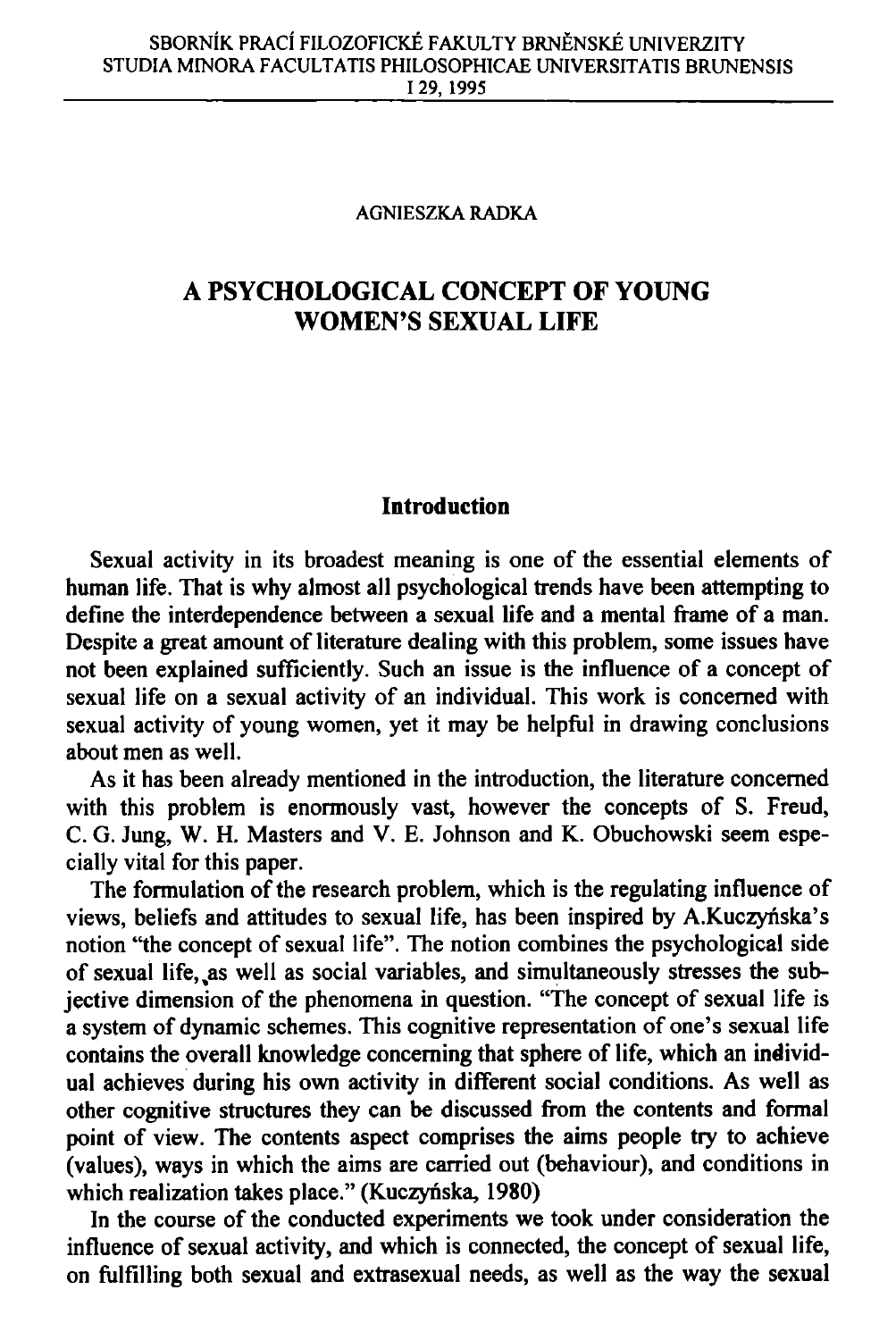contact affects the development of emotional sphere of the partners. In order to elicit the research problem — "how do young women make up a psychological concept of sexual life" — one should present the theoretical assumptions accepted while conducting the research.

The theoretical foundation for this work were the concepts of T.Tomaszewski (1975) and the one of solving life problems of M.Kulczycki (1975). According to those authors the whole life activity of a man can be viewed as undertaking and solving widely understood problems, which result from man's relation to the world.

The relations are of the following kinds:

- the man is influenced by the environment
- the environment is indispensable for him to exist
- and he himself affects the environment trying to introduce changes in this environment. (Tomaszewski 1971, Kulczycki 1979).

Besides, none of the processes taking place inside man or in his surrounding world depend solely on him. Man's relation to the surroundings is determined by various and dynamic properties of those systems.

Having the subject of this paper in mind, we should transfer the above general definitions to the sexual sphere of life, understood as a process of problem solving (Kulczycki 1979). A positive solution leads to achievement of higher life value. Following Kulczycki the higher life value has been described by the following criteria:

- preservation and transmission of life
- diversifying life connected with a creative attitude to sexual activity
- close and intimate contact with the partner connected with the abundance of subjective experience (impressions and emotions) and
- endowing the surrounding reality with meaning thanks to satisfying emotional and sexual contacts.

The views often reflect social tendencies, omnipresent stereotypes, not entirely internalized. Beliefs, on the other hand contain an element of one's own interpretation and are fully internalized. Attitudes are not clearly defined tendencies to react in a specific way. The origin of views, beliefs and attitudes, which are the foundation of this concept of life are of twofold kind.

They may be one's own or adopted from others. The former may be formed on the basis of one's own considerations or experience, which may be incidental or deliberate. The latter originate as a result of deliberate imitation of others or subconscious following, e.g. as the result of upbringing, culture influence, conditioning, or just direct observation of the others (Kulczycki 1979).

According to the assumed theoretical concept of the work, the concept of sexual life is a system of beliefs, conscious views and subconscious contents making up a structure of three systems:

- values (essential aims, functions and the place of sexual activity in life of an individual)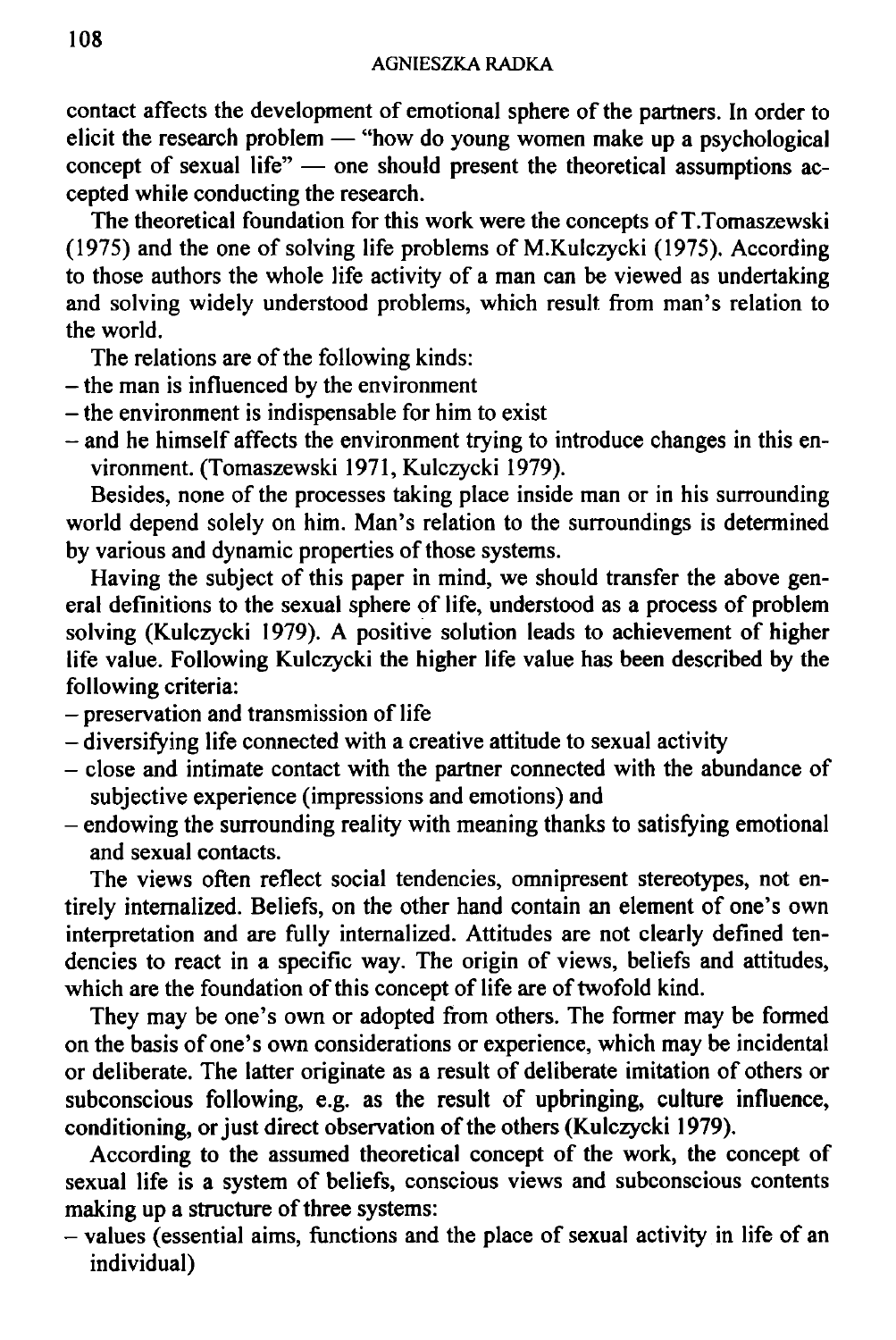- the ways of carrying them out (learned strategies allowing achieving the aims and
- conditions in which the aims may be gained.

The realization of the programme connected with the system of values referring to sexual contacts accepted by the individual, takes place while undertaking certain definite activities. It verifies the accuracy of assumed life direction to achieve higher and higher life quality.

From the above reasoning we can draw a conclusion that the concept of sexual life is a essential psychological mechanism controlling sexual activity of a man. That is why, by means of proper research device one can attempt at separating the essential , from the point of view of the examined, elements of the concept of sexual life, which could prove helpful in understanding this sphere of life.

# **THE SUBJECT OF THE RESEARCH**

Relying on the assumption of regulating role of the concept of sexual life in sexual activity of an individual, the following questions have been formed:

- 1. What is the structure of beliefs and attitudes called as the concept of sexual life in respect of young women?
- 2. Which ways of creating the concept of sexual life can be distinguished.
- 3. What are the functions of the concept of sexual life in young women's life?
- 4. What is the influence of the situational factors on the change of the concept of sexual life?

The research was of the exploratory character. It results from the lack of empirical data concerning vital, in respect of accepted theoretical assumptions, elements and the wholeness of examined reality.

Conducted researches, both native and foreign, provide precious little information concerning the values realized in sexual activity. Beyond research is the influence of beliefs and attitudes connected with the sexual sphere, on the sexual activity of an individual. Most of the investigations deal with particular elements and aspects of sexual behaviour.

# **METHODS**

# **PERSONS EXAMINED**

30 students of Wroclaw colleges took part in the research (table 1).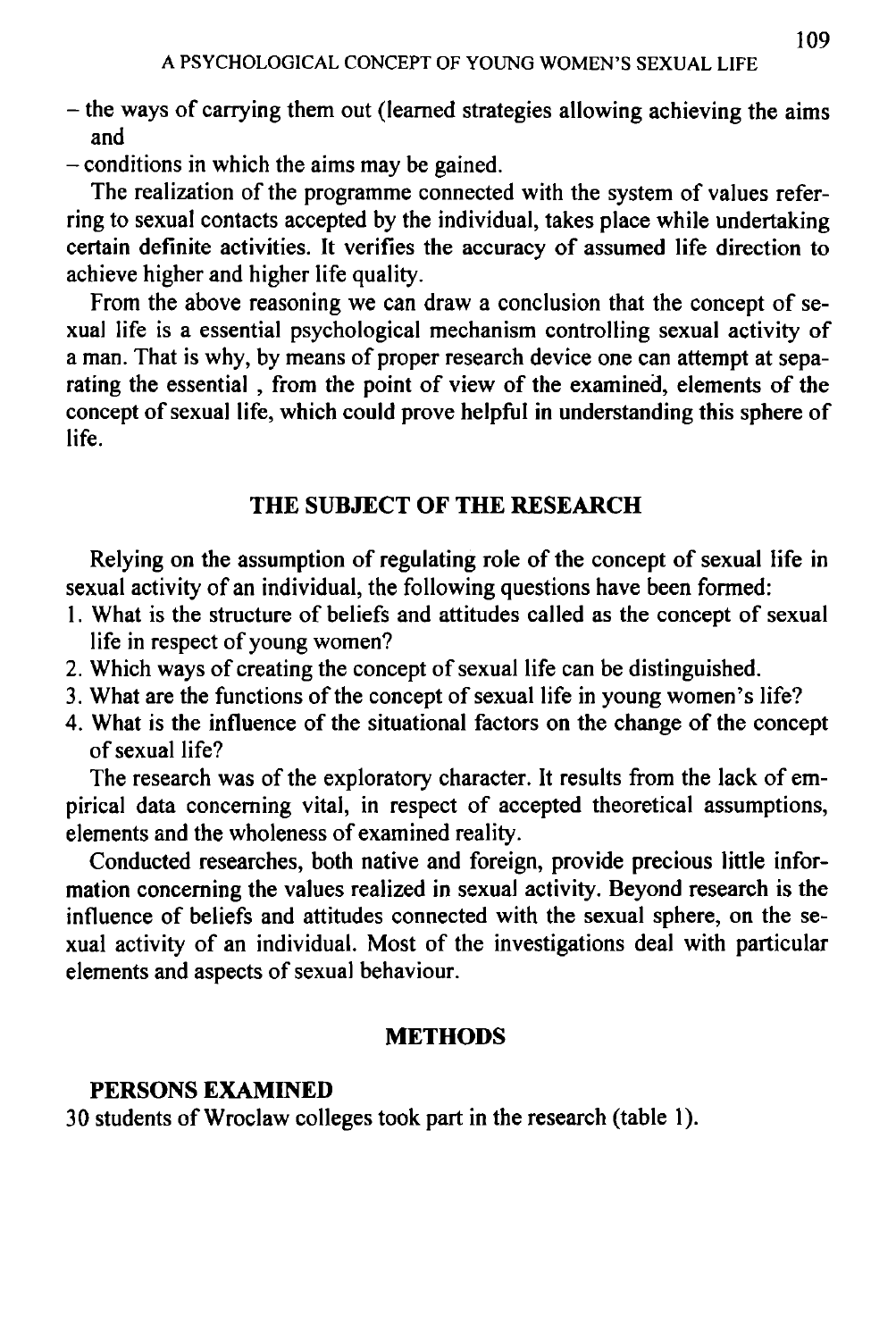| Colleges   |                           |                         |                                     |                       |       |  |  |
|------------|---------------------------|-------------------------|-------------------------------------|-----------------------|-------|--|--|
| University | Academy of<br>Agriculture | Technical<br>University | Academy of<br>Physical<br>Education | Academy of<br>Economy | Total |  |  |
|            |                           |                         |                                     |                       | 30    |  |  |

Table 1. The distinction of the examined persons according to the colleges they study at.

The subject for the research were women age 22-24, the students of the III-IV year, being in permanent (at least one year long) relationship with one partner. Admission of such an age group is due to the fact that this is the age when sexual activity plays an important role. It is connected with the formation of permanent relationships, either in matrimony or in a concubinage (research on biological aspect of sexual activity, Imielinski, 1974). Besides, before their 25th year, women are on the course of creating and verifying their system of values, and views connected with sexual activity.

The following procedures were applied in the research: a psychological interview, a questionnaire interview and simulations. Due to the exploratory character of this work and overpowering prevalence of quality data, a psychological interview was used.

The psychological interview procedure was constructed on the basis of nine general subjects:

- I. Expectations and visions concerning sexual activity before starting it.
- II. Expectations from the sexual partner.
- III. Formation of the concept of sexual life.
- IV. The origin of young women's concept of sexual life.
- V. The influence of a sexual concept of life on the stability and satisfaction in sexual sphere of life.
- VI. The influence of a sexual concept of life on the development of the emotional sphere.
- VII. The influence of a sexual concept of life on solving problems connected with sexual life.
- VIII. The importance of a sexual concept of life for a young woman.
	- IX. The change of the concept of sexual life.

In order to develop the questions, a questionnaire interview was introduced. It consists of 25 questions of closed character. Some of the questions were formed to widen the problems dealt with in the psychological interview. Most of them, however, constitute the questions, which are an attempt at defining univocal attitude of the person examined to the area being explored and confirming the information obtained in the course of a psychological interview.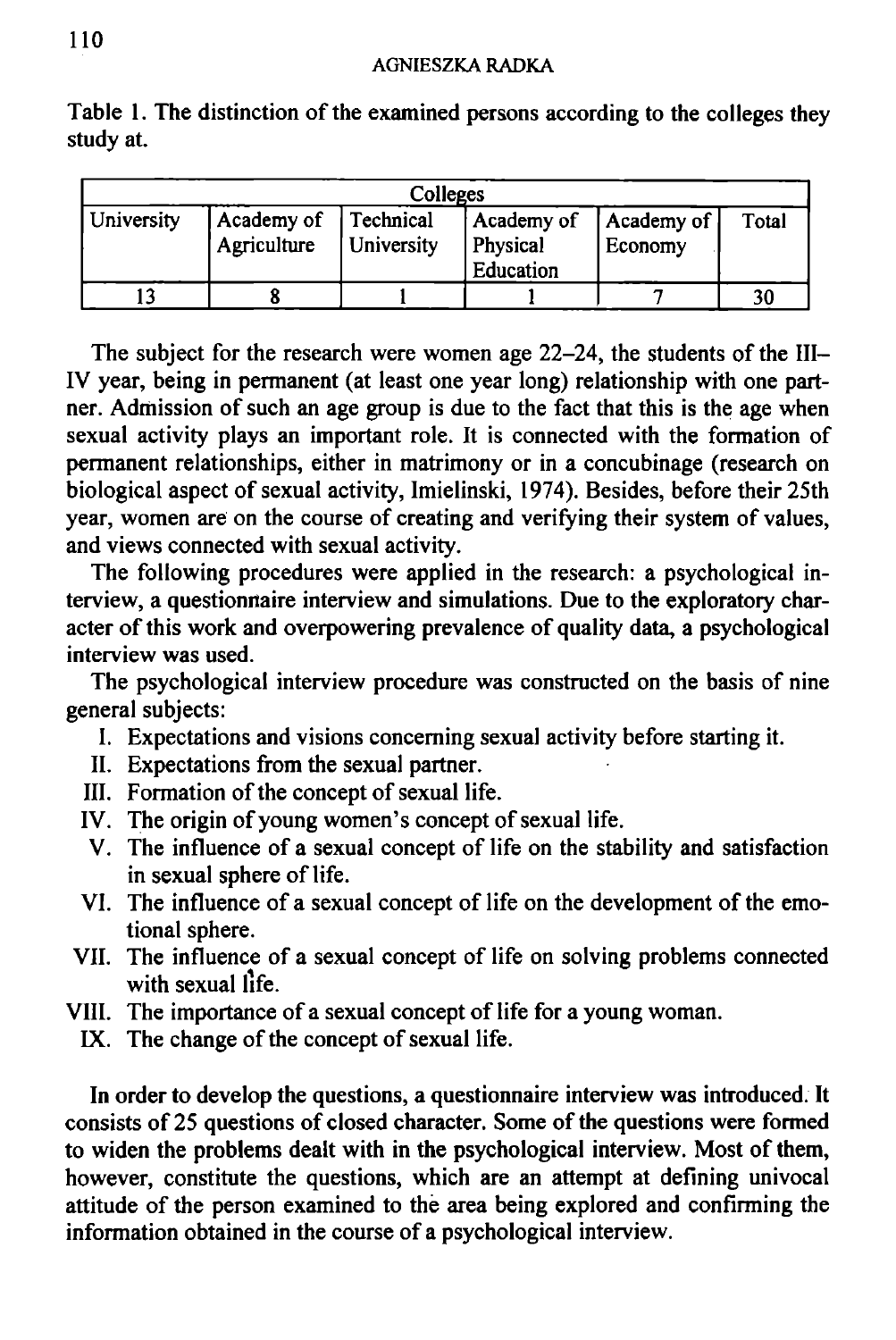Persons examined tend to deform their self-image in a twofold way; either they present themselves in a facade way or the present an idealized image of themselves ('Me' — ideal). One may try to overcome those difficulties by means of a projective method. In the research simulations were chosen. Their contents coincide with reality, however its construction (the examined person is being asked questions about her attitude to some fictional situations), allows an interpretation of the events described without having to refer to one's private experiences.

The construction of the above described exploratory programme is a synthesis of an exploratory research and procedure ex post facto (Brzezinski 1980)

#### **THE COURSE OF RESEARCH**

The researches were conducted in the woman's habitation — a house or a dormitory during four months of the year 1992. The women examined were the first ones who responded to the advertisements about planned researches, which were placed in colleges and dormitories.

### **SUMMING UP AND RESULTS OF THE RESEARCH**

The results obtained underwent the quality and quantity analysis, according to the methodology of the research. To put in order the "fresh" results and to find out the answers to the questions a system of data categorization has been created.

I. In order to describe the structure called the young married women's concept of sexual life the following categories have been distinguished: autonomous, vital and global concept of life.

The concept of life referred to as autonomous is a separate and conscious constellation of views, beliefs and attitudes concerning the sphere of sexual activity. They may be concerned with e.g. preferences in choosing a partner, the kind of sexual activity, the function of sexual activity and values realized in this sphere of life.

An opposite category to the one described above is the category called a vital concept of sexual life. It is characteristic of people who do not pay much attention to considerations connected with sexual life. It does not imply, however, an absolute lack of views concerning this sphere of life. That concept is typical of people of a lively attitude to the sexual sphere.

The third of the described dimensions is the category referred to as a global concept of sexual life. Views, beliefs and attitudes to the sexual sphere of life embraced in it results from a wider system of values and beliefs, which regulates activity of a man in all spheres of life.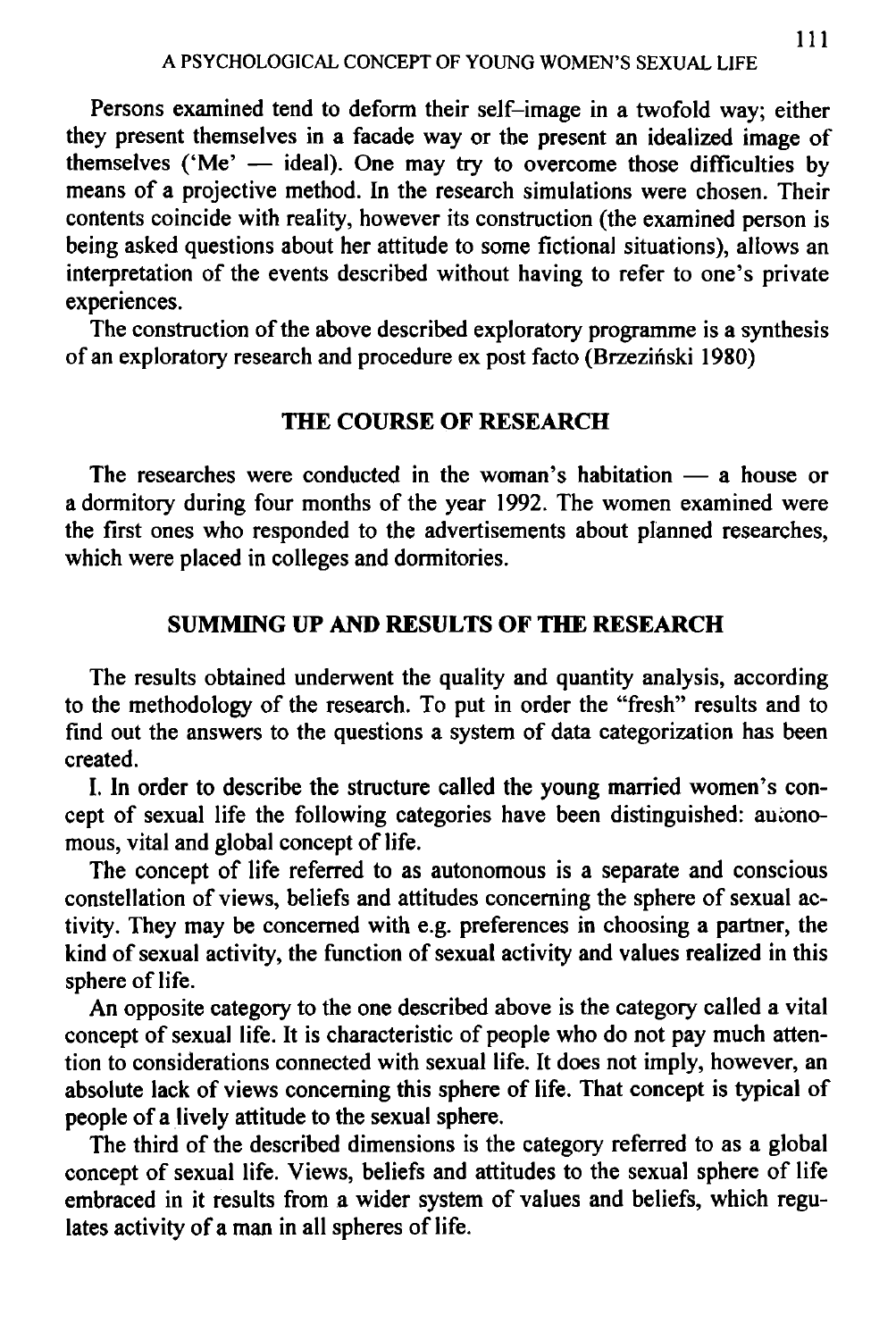Women of autonomous concept of sexual life mastered a skill of clear verbalization of their views, beliefs and attitudes connected with sexual life. Preferences in respect of partners as well as preferable forms of sexual activity were precisely defined. They stressed the meaning of their reconsideration of their sexual life to achieve higher and higher quality of sexual life.

Among the women with the vital concept of life, sexual activity was undertaken spontaneously and as a rule brought them a lot of satisfaction. It might have been the reason why they did not feel motivated to try to think over this sphere of life. The group consisted of people whose attitude to sexual life was generally unrestrained and unreflective. Another possible explanation for not having a developed concept of sexual life among these women might have been a generally unreflective attitude to themselves and the world, which they revealed.

The global concept of sexual life results from a wider system of values and beliefs regulating activities in other spheres of life as well. The people of whom such a concept was characteristic constituted an inhomogeneous group. These were women who almost entirely adapted an outlook on life controlling man's activity in all spheres — in this very particular case — a Christian outlook, as well as women who manifest a great independence in their all beliefs, whose views are independently worked out, often as opposed to the generally accepted ones.

| A kind of a concept of sexual life | The number of people classified |
|------------------------------------|---------------------------------|
| <b>Autonomous</b>                  | 20(66%)                         |
| Vital                              | 5(17%)                          |
| Global                             | 5 (17 %)                        |

Table 2. The description of a concept of sexual life.

II. Another system of categorization was conducted from the point of view of values realized in sexual life. Within this system four basic domains of values realized in sexual life have been singled out. These are: stricte sexual values, values connected with the sphere of higher emotions, values connected with procreation and values connected with the extra-sexual sphere.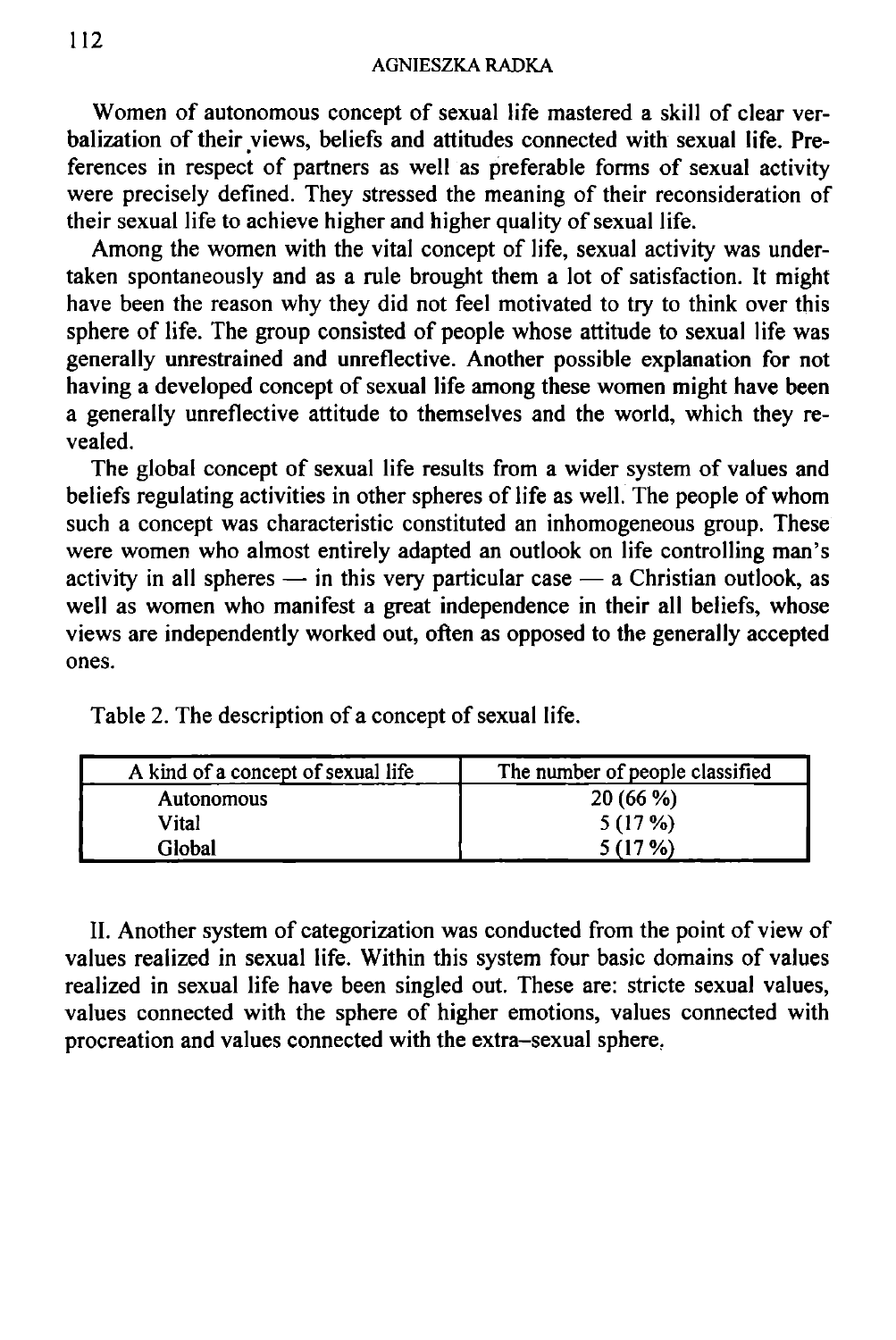| Values realized in sexual life | Number of people                                        |                |
|--------------------------------|---------------------------------------------------------|----------------|
| Stricte sexual                 | $(33\%)$<br>10                                          |                |
|                                | Connected with the sphere   keeping and developing love | 27<br>$(90\%)$ |
| of higher values               |                                                         |                |
|                                | development of friendship                               | $(20 \%)$<br>6 |
| Connected with procreation     | 2<br>(7%)                                               |                |
| with<br>Connected<br>$extra-$  | bestowing meaning upon life                             | $(20\%)$<br>6  |
| sexual sphere                  |                                                         |                |
|                                | fulfilling aesthetic need                               | 8<br>(27%)     |
|                                | fulfilling the safety need                              | 19<br>(63%)    |
|                                | psychic relaxation                                      | 9<br>$(30\%)$  |
|                                | fulfilling the need of intimacy                         | 19<br>(63%)    |
|                                | upkeeping of health                                     | 3<br>$(10\%)$  |
|                                | a kind of entertainment                                 | (7 %)          |
|                                | expression of life activity                             | (37%)<br>11    |
|                                | diversity of life                                       | 21<br>$(70\%)$ |
|                                | expression of womanhood                                 | 8<br>(27%)     |

Table 3. The values realized in sexual life.

The field of stricte sexual values is connected with the realization of purely physiological aspect of sexual activity. It resolves itself to the relaxation of sexual tension.

The values connected with the sphere of higher emotions are manifested in establishing social ties in the course of sexual activity.

The values connected with procreation , embraced by the concept of sexual life, are understood as a conscious intention to have progeny.

The domain of values connected with extra-sexual sphere is abundant and diversified. It results from the fact that all other values realized in sexual activity and not falling into the above presented categories have been classified here.

The main conclusion that comes to one's mind after having analyzed the above observations is that a small number of women realize in sexual life stricte sexual values as relaxation of sexual drive, fulfil the need of entertainment as opposite to the great number of women declaring fulfillment of safety, need of closeness and development of emotional sphere. It might point to a sense of threat in which the young women live. The reason for this state of things might be economic difficulties, uncertainty about the future, low prestige of people with higher education, and which follows, inability to lead an independent life.

Those assumptions seem to be confirmed by the small number of women, who clearly associate sexual activity with having progeny, strangely enough as women in procreating age are in question. It seems that sexual life is no longer an expression of joy of life.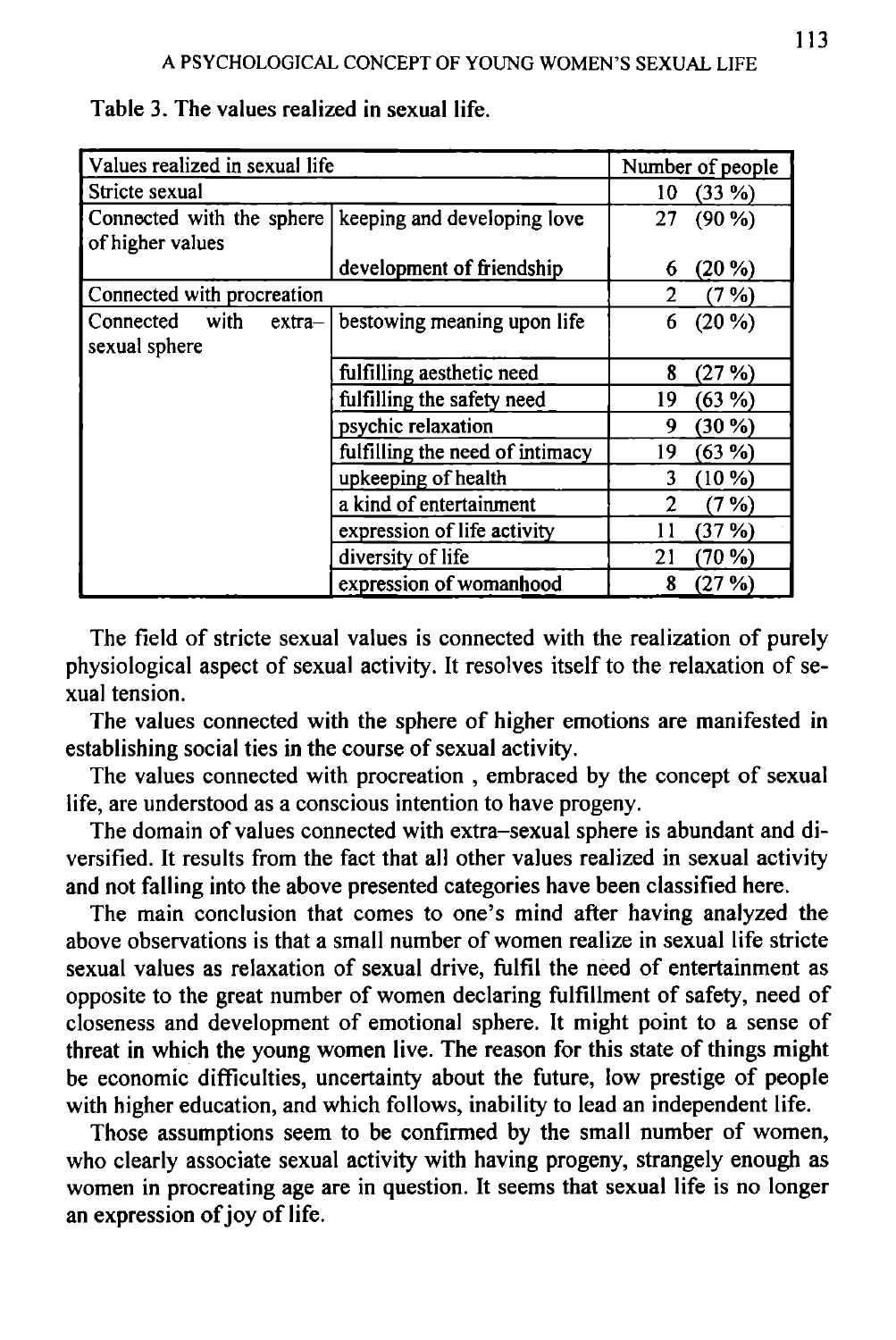III. Another system of categories defines the level of a woman's sexual activity and her attitude to the changes in the sphere of sexual contacts. Four kinds of attitudes have been distinguished:

A. Woman's passive attitude, associated with the preference of partner's domination in sexual contacts.

B. Woman's active attitude

- a) the preference of her own activity in sexual contacts
- b) the preference of partnership in sexual life.

A. Inflexible attitude in sexual life.

- a) stereotype fashion in sexual contacts (e.g. rejection of the partner's offer to introduce changes in the sexual relationship)
- b) no motivation for change in the sexual sphere in case of problems (e.g. no orgasm).

B. Flexible attitude in sexual life.

- a) openness to changes in the sphere of sexual contacts (e.g. under the influence of the partner, experience, literature)
- b) initiation of changes in sexual life
- c) motivation for change in the sexual sphere in case of problems.

Most of the examined women were characterized by the passive attitude. More than half of them : 16 (53%), prefer the partner's domination. They accepted their total subjection to the partner, who as they see it, should be the initiator of sexual activity, as well as any change or innovation. Most of the remaining 14 women included in the group of active approach prefer partnership in the sexual life **—** 12 persons (40%). Only two women value their own sexual activity more. It proves that a traditional model of a relationship between man and woman prevails in spite of liberation trends. One can endeavour at a conclusion, that this very model suits women the best.

The results of the research on attitudes to changes of the form of sexual activity coincide with the above conclusions. As many as 27 (90%) of the examined women had nothing against introducing changes. Any of them expressed readiness of accepting a change in the relationship suggested by the partner. However only 12 (40%) of them displayed their own initiative in changing the form of sexual activity. Each of the active women actively attempted at solving a problem in case it appeared. Moreover, three women (10%), who did not introduce any changes in the form of relationship themselves, pronounced the intention of active solving the problem if it appeared.

Only 3 women (10 %) declared a negative attitude to any changes in the form of conducted relationship. Only one of them was determined not to change her standpoint, even in the case of an open conflict. The other two, on the other hand, declared that for the sake of saving the relationship they could introduce some modifications.

IV. Women's preferences in respect of sexual partners were the basis for the next system of categorization. The dimension subject-object treatment of the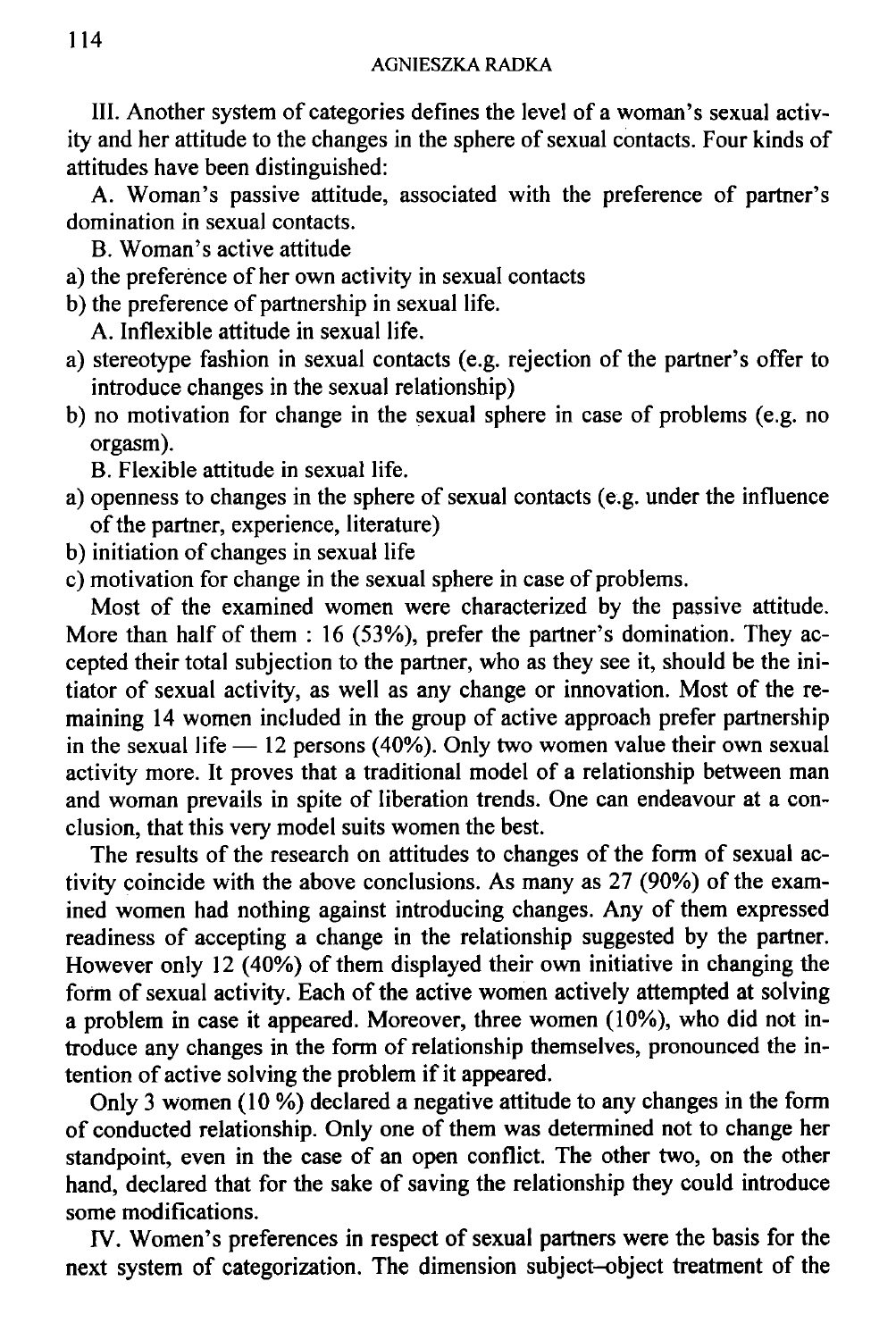partner was applied as a criterion of categorization. The following categories and subcategories have been distinguished:

Partner as the object in the sexual activity:

- a) expectation of emotional satisfaction on the side of the partner
- b) expectation of physical-emotional satisfaction on the side of the partner
- c) expectation of intellectual attractiveness of the partner
- d) expectation of physical-intellectual attractiveness of the partner
- e) expectation of emotional-intellectual attractiveness of the partner
- f) expectation of physical-emotional attractiveness of the partner

Among the women examined prevails the tendency of subject- treatment of the partner. It is manifested mainly in the fact that emotional satisfaction is expected — 23 women (77%) and also physical-emotional — 17 women (57%). Expectation of physical-emotional satisfaction entails also expectation of physical and emotional attractiveness. Each of the women from this group was included into both categories. Object treatment of the partner was characteristic of 4 women (13%). In their case it meant expectation of purely physical satisfaction from the partner. Moreover, each of them found physical attractiveness as the main advantage of the partner.

Preferences to partners were as follows. The expectation of physical and emotional attractiveness was prevailing — 17 women (57%). A little fewer women expected only physical attractiveness — 10 (33%). To this group belonged the women, who expected physical satisfaction from the partner.

The fewest women expected intelligence and both intelligence and physical attractiveness from their partners — 2 women in each case —  $(7%)$ . A little more women thought that their partner should be both intelligent and satisfy their emotional needs — 5 persons (17%).

The overall results confirm the previous assumptions about extra-sexual and emotional gratifications achieved in the relationship. Most of the women do not expect purely sexual satisfaction from their partner. Emotional sphere seems to be most essential, physical satisfaction on the other hand, is a welcome, yet not indispensable addition. It testifies to the fact that sexual life is rather the means to fulfil other needs, than an aim in itself.

V. Another problem, subject to the research was the origin of the concept of sexual life. The following division of the sources of the views, beliefs and attitudes to sexual activity has been made:

A. One's own experience

- a) sexual activity (sexual experience)
- b) one's own consideration (intellectual experience)

B. Patterns acquired concerning sexual activity

- a) parental talks
- b) talks with sexual partner
- c) talks with friends
- d) erotic literature, magazines and films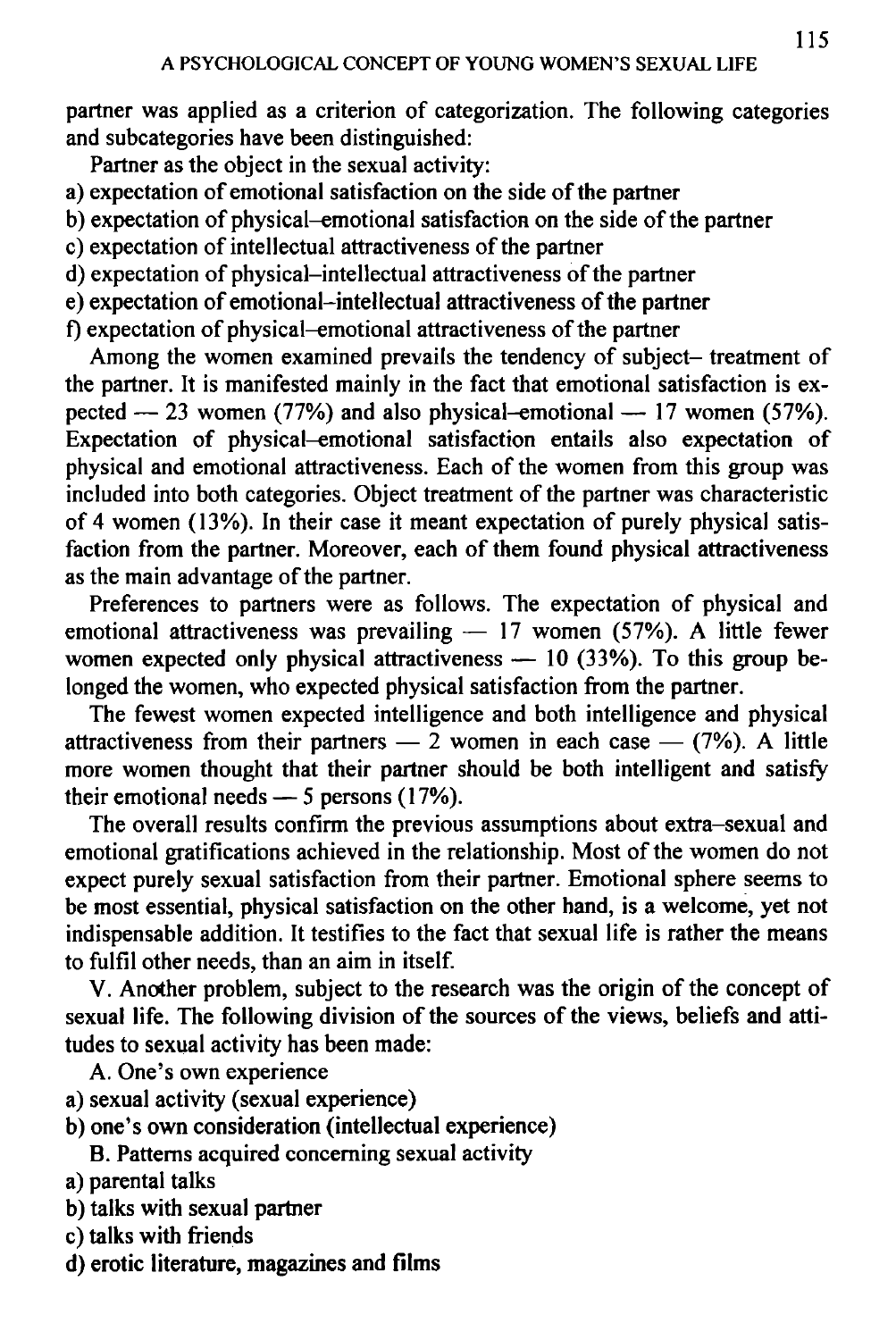e) social ethic norms (e.g. Christian).

In the origin of the young women's concept of sexual life, their own experience was of the greatest importance, and 19 of them (63%) found their considerations to be the source of their concept of sexual life. Almost as many, 18 (60%) stressed the meaning of their own sexual activity in forming the views on this domain of life. In this group 12 women equally estimated the influence of their own activity and considerations.

Among the patterns acquired of greatest significance was the influence of the sexual partner — 16 persons (53%). Talks with friends, literature, films and magazines influenced the formation of the concept of life in case of 10 women (33%), while only in 3 cases (10%) both sources were mentioned. 9 women (30%) admitted following socially accepted ethic norms (Christian) in their sexual activity. This appears surprising still having in mind the fact that only two women viewed sexual life as a procreation activity. 4 women only (13%) admitted being influenced by their parents in forming their own concept of sexual life. It seems unlikely. Such an influence might have been forgotten, suppressed or even concealed.

A strong trend for independence among young women becomes conspicuous and manifests itself mainly in the search of their own source of knowledge about the sexual life, while traditional sources are being neglected. However, taking the previously presented results into consideration, such claims might be only appearances. The model of relationship is still traditional. The disagreement between the statements and practice could be solved within the research directed on this particular problem.

VI. Another research problem concerns the functions fulfilled by the concept of sexual life in the life of young married women. Two kinds of functions fulfilled by considerations, views and attitudes to sexual life have been singled out: progressive and regressive. Another category was formed so as to consider the women for whom considerations, views and attitudes have no special influence on the kind of contacts with the partner.

The former of the functions mentioned — progressive one, improves the quality of sexual relationship by:

- a) stimulation to sexual activity
- b) influence on achievement of sexual satisfaction
- c) solving problems connected with sexual activity
- d) affecting the development and intensifying of feelings
- e) preventing conflicts and problems connected with sexual life

The other of the distinguished functions — the regressive one, due to the prevailing subconscious motivation to judge oneself negatively, leads to lower quality and lower sexual activity level.

A concept of sexual life fulfills almost exclusively the progressive role. Merely 3 women are exceptions. In the examined women's opinions the considerations connected with sexual activity influenced development and intensify-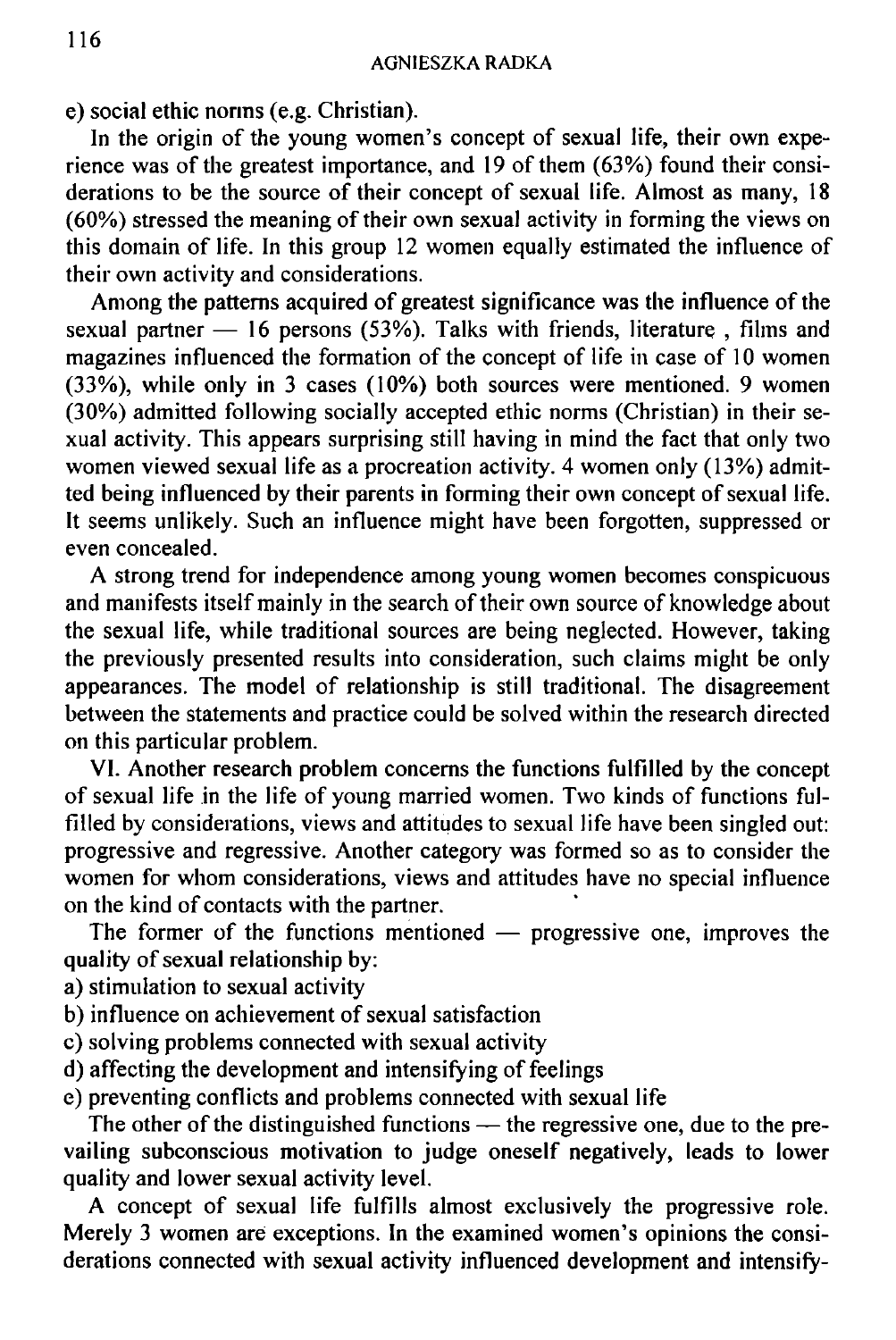ing of emotions — 18 persons (60%). Very vital are stimulation to sexual activity and affecting the achievement of sexual satisfaction. That kind of meaning was assigned by 15 women (50%) to each. Besides, two other similar functions of consideration got almost the same score, prevention of sexual conflicts — 13 (43%) and solving problems connected with sexual activity 10 (33%).

There have almost been no declaration of a regressive influence of the young women's concept of sexual life. Only one woman counted into the group (3%) — her negative estimation of herself and her body caused inhibition towards the partner.

The lack of significance of a concept of sexual life was characteristic of two women (7%). In those very cases it meant general lack of reflectiveness, and underestimation of consideration. Their life was devoid of any sexual problems and consequently they achieved satisfaction in their sexual life.

VII. The last of the main research problems is concerned with the factors affecting the change of the concept of sexual life and the direction of the changes.

The change of the concept of sexual life may be affected by the following factors:

a) sexual partner

b) erotic literature, magazines and films

c) negative experience e.g. breakup of a relationship.

A separate category consisted of women who displayed no change of the concept of sexual life.

The following directions of the change of the concept of sexual life have been distinguished:

- a) liberalization of views on sexual life
- b) enrichment of views on sexual activity

c) puritanism of views on sexual life.

The majority of women tended to introduce changes into their concept of sexual life  $-23$  women (77%). Most often they were stimulated by the opinion of their partner  $-19$  (63%) of women. Very rarely the influence of literature, magazines and erotic films was the reason for change — 3 persons (10%) and similarly negative experience (conflicts and the breakup of the relationship, contacts with perverts) — 4 persons (13%).

In a few cases the change in the concept of sexual life was unnoticeable  $-7$ persons (23%). It is, in a way, a result quite contradictory to the attitudes described above, where stiff attitude was characteristic solely of 3 persons (10%). It might be due to a more precise formulation of the problem of the change of the concept of sexual life. It seems that while discussing the attitude to sexual life the number of women of stiff attitude was lowered.

The directions of change of the concept of sexual life are most often diversifying the sexual relationship — 12 persons (40%). Liberalization of views on sexual life was characteristic in 8 cases (27%). The change towards puritanism took place in the case of three women (10%). That again seems to be contradic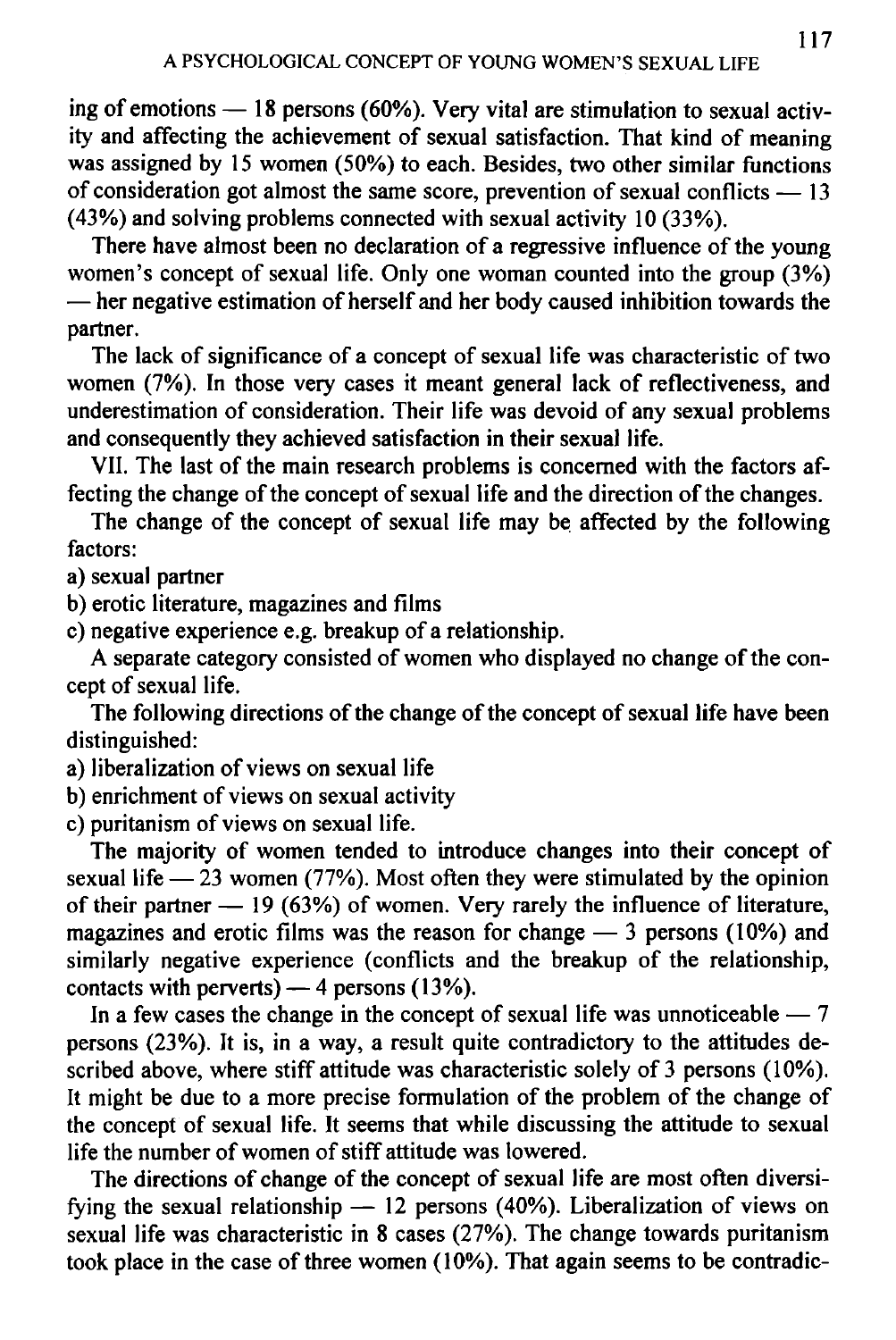tory to the statements of following the Christian outlook in sexual activity, which was characteristic of 9 women (30%).

### **BIBLIOGRAPHY**

- **1) Freud Z., Poza zasada, przyjemnosci, Warszawa, 1975, PWN.**
- **2) Fromm E., O sztuce miloSci, Warszawa, 1971.**
- **3) Chang J., The Tao of Love and Sex , 1977.**
- **4) van Gulik R.H. Sexual Life in Ancient China, E. J. Brill, Leiden, 1961.**
- **5) Imieliriski K., Pierwszy stosunek plciowy a odczucia seksualne kobiety (w:) Problemy ozieblo\$ci plciowej u kobiet, I.Roszkowski (red.), Warszawa, 1972, PZWL.**
- **6) Imieliriski K., Psychofizjologiczne problemy seksuologii, (w:) Seksuologia spoleczna, K. Imielinski (red.), Warszawa, 1974, PWN.**
- **7) Imieliriski K., Zycie intymne czlowieka. Psychofizjologia, Warszawa, 1974, PZWL.**
- **8) K^pinski A., Z psychopatologii zycia seksualnego, Warszawa, 1973, PZWL.**
- **9) Kuczynska A., Poradnictwo psychoseksualne, (w:) Materiary z Ogblnopolskiego Seminarium Naukowego, Rola poradnictwa i doradztwa w optymalizowaniu rozwoju osobowosci i podnoszeniu kultury pedagogicznej spoleczenstwa, A.Kargul (red.), Wroclaw, 1980, Acta Universitatis Wratislaviensis, nr 608..**
- **10) Kuczynska A., Koncepcje zycia seksualnego i ich klasyfikacje w aspekcie psychologii klinicznej, Praca doktorska, Wroclaw, 1985.**
- **11) Kulczycki M., Psychologiczne problemy czlowieka chorego, Warszawa, 1972, Ossolineum.**
- 12) Kulczycki M., Psychologia rozwiąźywania problemów źyciowych, Wrocław, 1991, Acta Uni**versitastis Wratislaviensis nr 1195, Prace psychologiczne XXV.**
- 13) Malewska H., Kulturowe i psychospołeczne determinanty źycia seksualnego, Warszawa, 1967, **PWN.**
- **14) Malkowicz M., Psychologiczne koncepcje orgazmu wedtug Wilchelma Reicha i Aleksandra Lowena, referat na Seminarium Seksuologicznym, Poznan, 1989, UAM.**
- **15) Masters W.H., Johnson V.E., Wsp61zycie seksualne czlowieka, Warszawa, 1975, PZWL.**
- **16) Masters W.H., Johnson V.E., Niedobor seksualny czlowieka, Warszawa, 1975, PZWL.**
- **17) Masters W.H. Johnson V.E., SzczeSliwy zwiazek, Warszawa, 1980, PZWL.**
- **18) Rostowski J., Zarys psychologii malzenstwa, Warszawa, 1987, PWN.**
- **19) Obuchowski K., Psychologiczne problemy seksuologii (w:) Seksuologia spoleczna, K.Imielinski (red.), Warszawa, 1977, PWN.**
- **20) Tomaszewski T.(red.), Psychologia, Warszawa, 1975, PWN.**
- **21) Tomaszewski T., Podstawowe formy organizacji i regulacji zachowania (w:) Psychologia pod red. T.Tomaszewskiego, Warszawa, 1975, PWN.**
- **22) Wislocka M., Sztuka kochania, Warszawa, 1980.**
- **23) Jung C.G., Collected Works, 1929.**
- **24) Brzezinski J., Elementy metodologii badan psychologicznych, Warszawa, 1980, PWN.**
- **25) Drwal R.L., (red.) Techniki kwestionariuszowe w diagnostyce psychologicznej, Lublin, 1989.**
- **26) Godlewski J., Ewolucja poj^cia normy zachowania seksualnego, Zaktad Seksuologii Akademii Medycznej w Krakowie.**
- **27) Lew Starowicz Z., Seks partnerski, Warszawa, 1988, PZWL.**
- **28) Lew Starowicz Z., Barwy seksu, Warszawa, 1987, IWZZ.**
- **29) Lowen A., Milosc, seks i serce, Warszawa, 1989, LP.**
- **30) Wr6bel Z., Erotyzm w religiach S"wiata, L6di, 1990, TKKS.**
- **31) Gerstman S.,Rozmowa i wywiad w psychologii, Warszawa, 1972, PWN.**